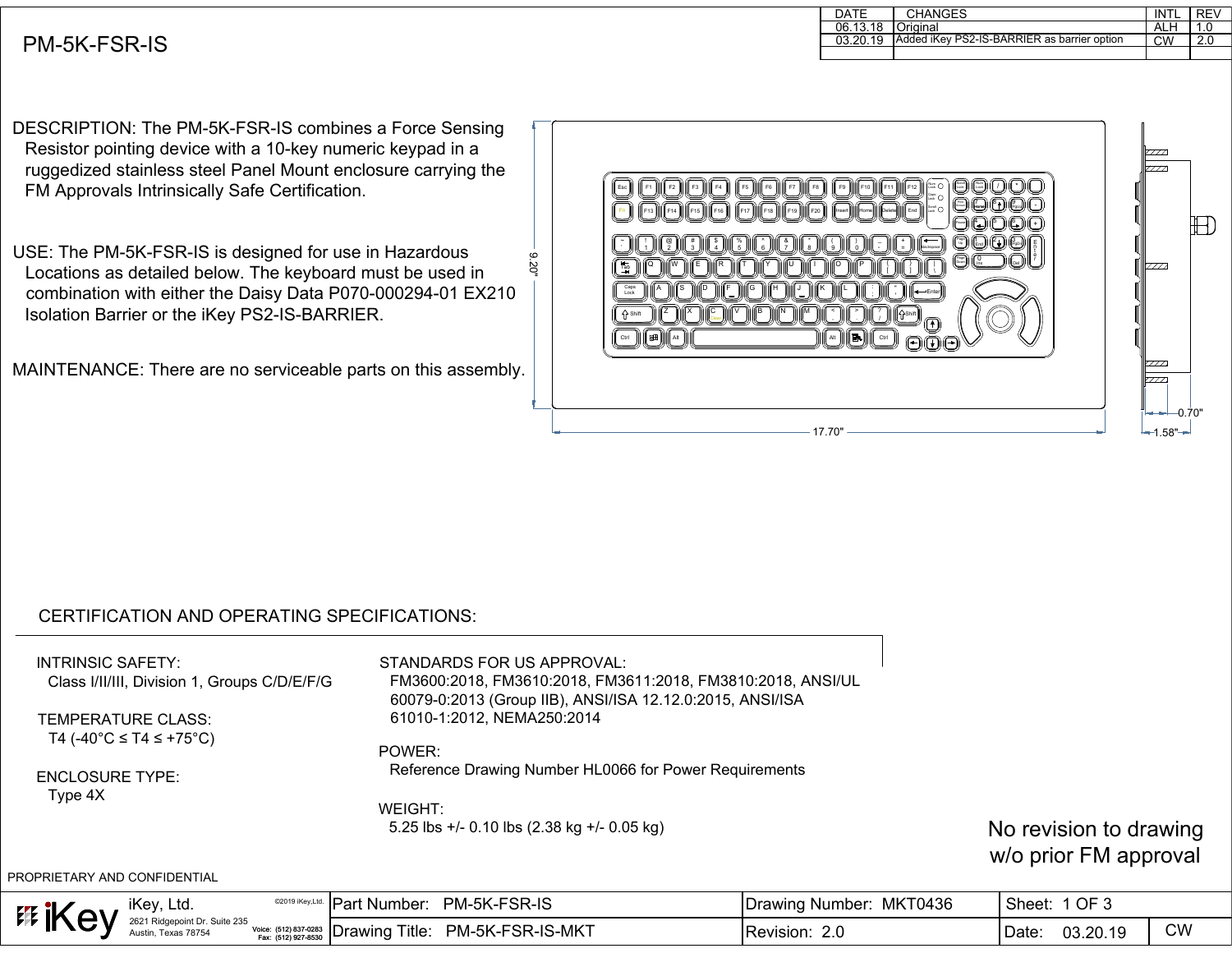- 
- 
- 



## No revision to drawing w/o prior FM approval

| No revision to drawing<br>w/o prior FM approval<br>ROPRIETARY AND CONFIDENTIAL |                                                                       |                         |                             |  |  |  |  |  |
|--------------------------------------------------------------------------------|-----------------------------------------------------------------------|-------------------------|-----------------------------|--|--|--|--|--|
| <sup>#</sup> iKey                                                              | <sup>©2019 iKey,Ltd.</sup> Part Number: PM-5K-FSR-IS                  | Drawing Number: MKT0436 | Sheet: 2 OF 3               |  |  |  |  |  |
| <b>iKey, Ltd.</b><br>2621 Ridgepoint Dr. Suite 235<br>Austin, Texas 78754      | $\frac{1}{100}$ Voice: (512) 837-0283 Drawing Title: PM-5K-FSR-IS-MKT | Revision: 2.0           | <b>CW</b><br>Date: 03.20.19 |  |  |  |  |  |